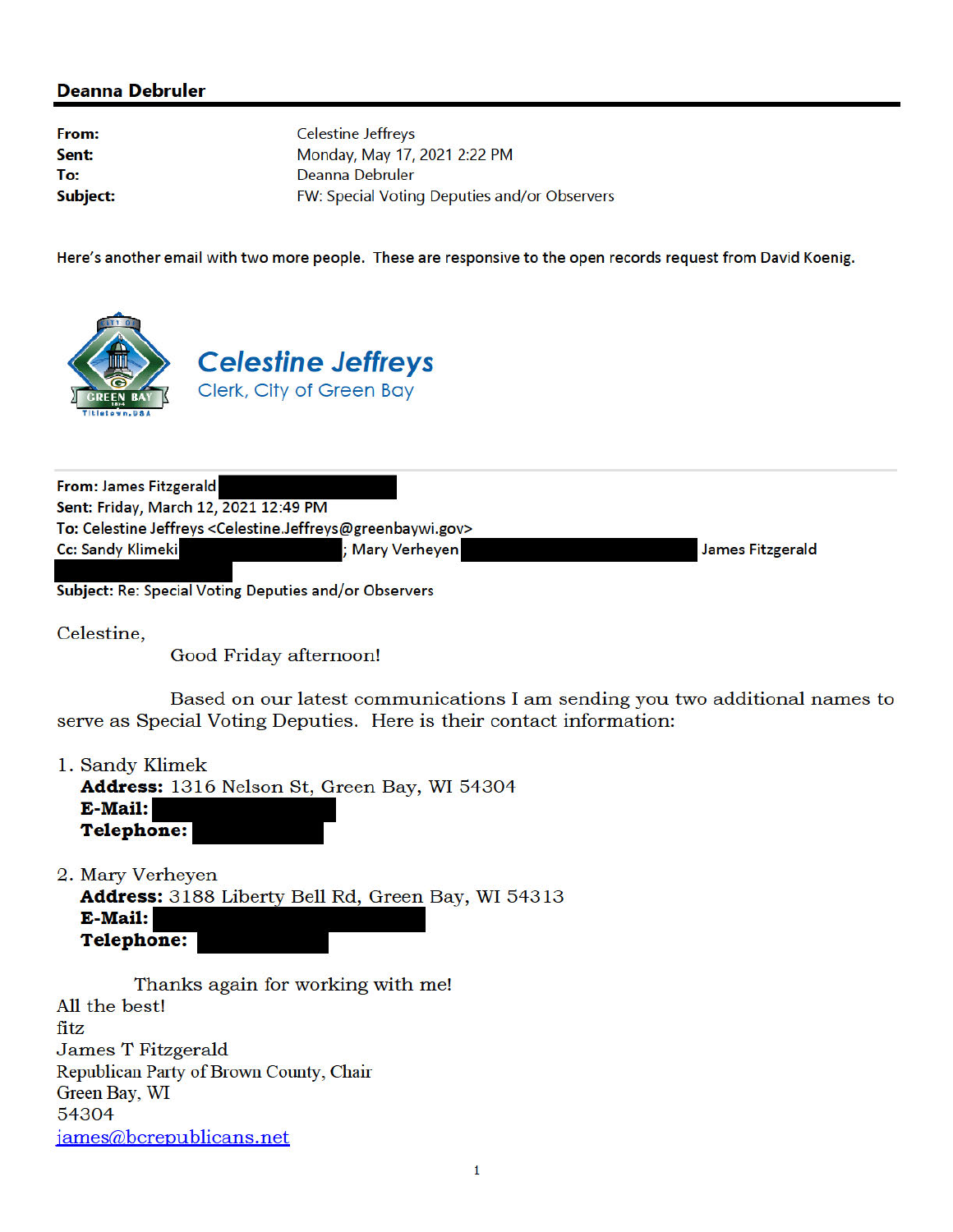

wrote:

Celestine,

Thanks for asking. Please keep me in the loop. I will submit two additional names so we can maintain a balance. All the best! fitz

**James T Fitzgerald** Republican Party of Brown County, Chair Green Bay, WI 54304 james@bcrepublicans.net

On Thursday, March 11, 2021, 04:08:31 PM CST, Celestine Jeffreys <celestine.jeffreys@greenbaywi.gov> wrote:

Hi, Fitz!

I will contact them. I do have another team of people and now I have a third care facility. I will reach out to coordinate training and times. Do you wish to stay informed?

| ï<br><b>TENNIS</b><br>v | <b>Contract</b> | $\sim$ | $\cdots$ |  |  |
|-------------------------|-----------------|--------|----------|--|--|
|                         |                 |        |          |  |  |
|                         |                 |        |          |  |  |

**Celestine Jeffreys** 

Clerk, City of Green Bay

| From: James Fitzgerald                                                                         |                     |                     |
|------------------------------------------------------------------------------------------------|---------------------|---------------------|
| Sent: Thursday, March 11, 2021 3:55 PM                                                         |                     |                     |
| To: Celestine Jeffreys <celestine.jeffreys@greenbaywi.gov></celestine.jeffreys@greenbaywi.gov> |                     |                     |
| <b>Cc: James Fitzgerald</b>                                                                    | ; Tony/Kathy Yaggie | Connie Streckenbach |
|                                                                                                |                     |                     |

**Subject: Re: Special Voting Deputies and/or Observers**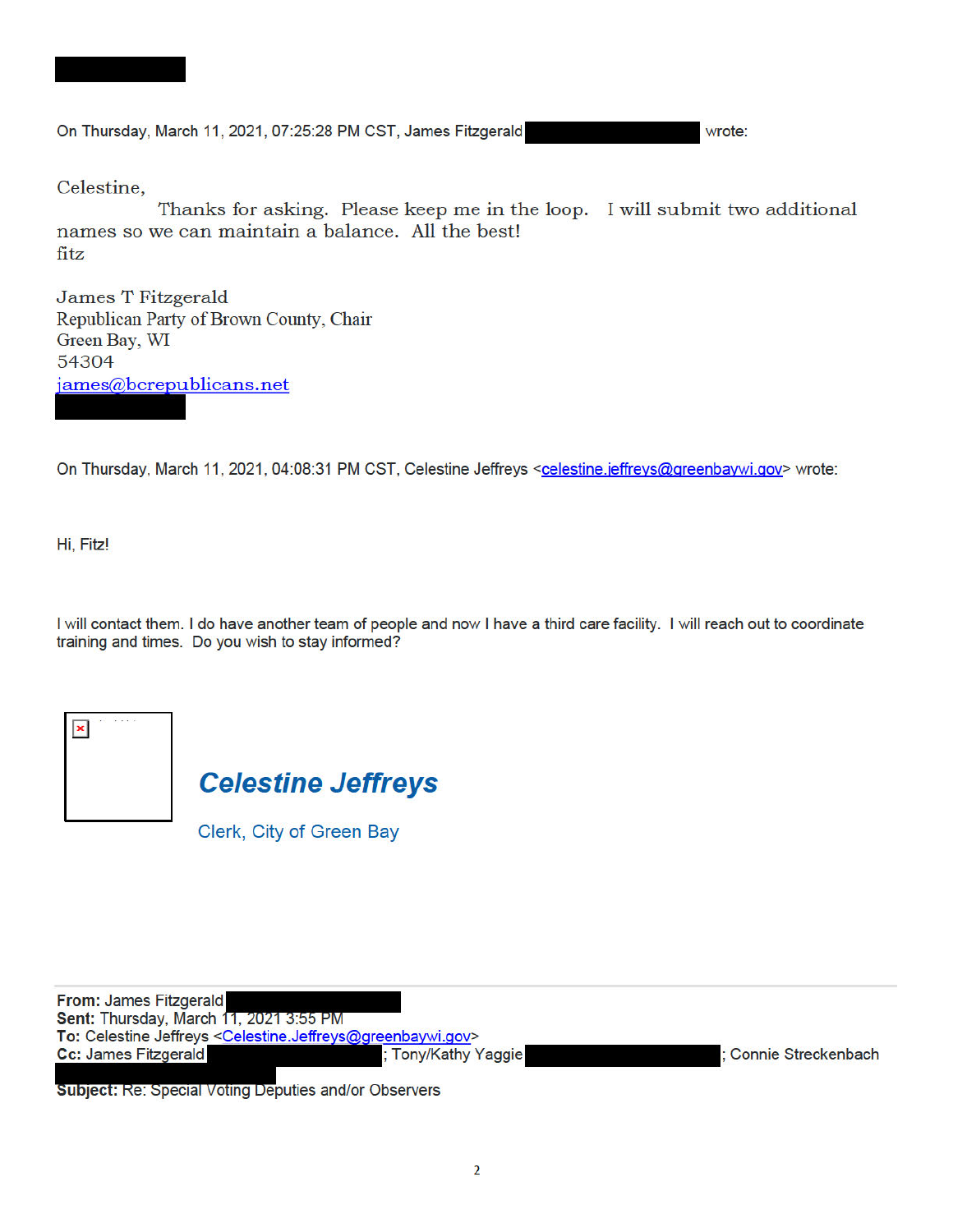Celestine,

Thanks for taking the time to chat this morning regarding "Special Voting Deputies."

Here are our two submissions:

1. Kathy Yaggie

**Address:** 1226 Velsen Rd, Green Bay, WI 54313. E

**E-Mail:**

**Telephone:** 

2. Connie Streckenbach

**Address:** 1003 Stockbury Ct, Green Bay, WI 54313

 **E-Mail: Telephone:**

 Times per your e-mail: Thursday, March 18 at 10 am and 1 pm we will be at Edenbrook, 2961 St. Anthony Drive

Friday, March 19 at 10 am and noon at Bayshore, 3150 Gershwin Drive

And we would pay \$25/hour for the service of the special voting deputies,

but none for observers

Thanks for your e-mail and we look forward to working with you.

James T Fitzgerald

Republican Party of Brown County, Chair

Green Bay, WI

54304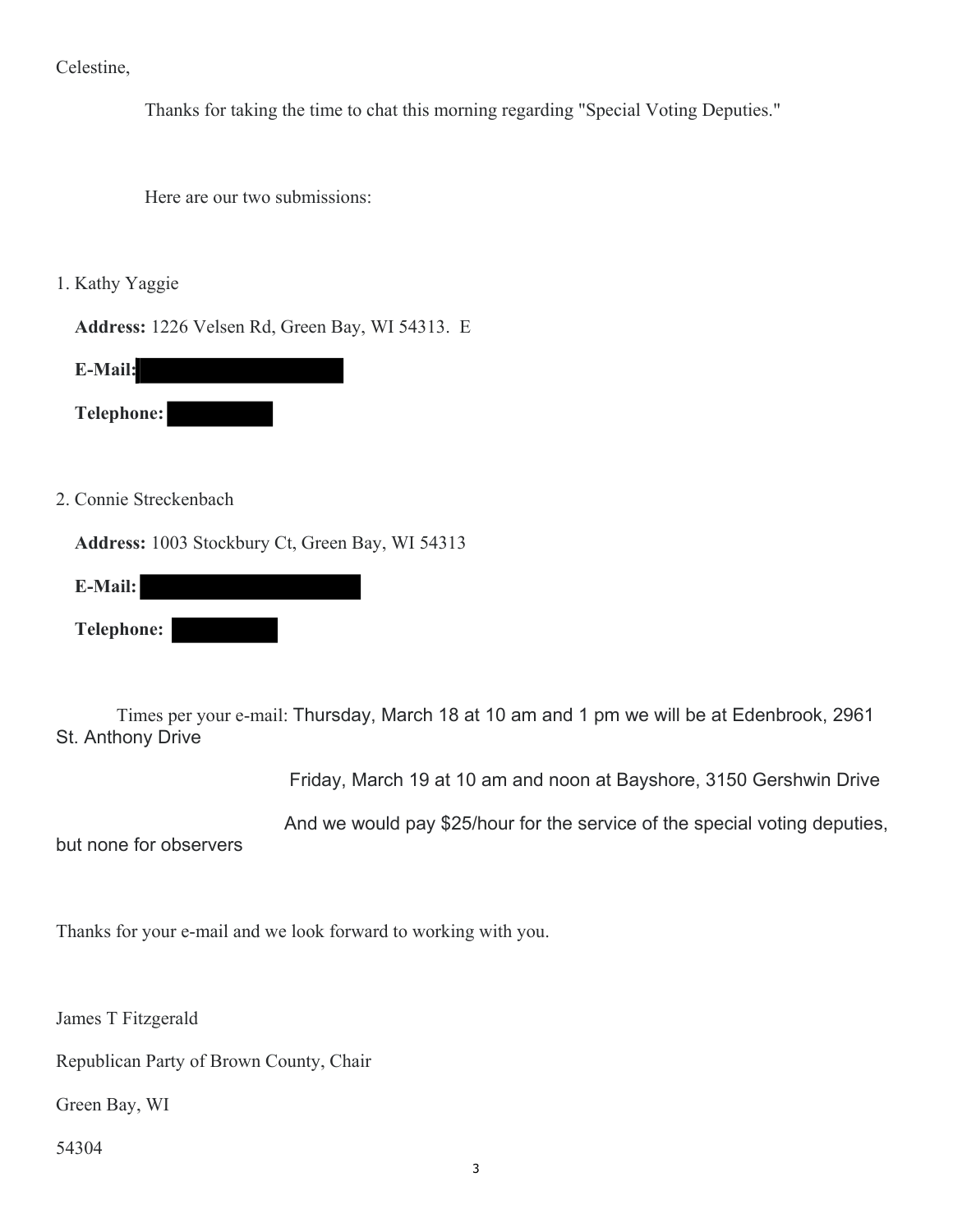On Thursday, March 11, 2021, 01:13:39 PM CST, Celestine Jeffreys <celestine.jeffreys@greenbaywi.gov> wrote:

Hello, Fitz!

We have two dates and times:

Thursday, March 18 at 10 am and 1 pm we will be at Edenbrook, 2961 St. Anthony Drive Friday, March 19 at 10 am and noon at Bayshore, 3150 Gershwin Drive

*Celestine Jeffreys*

Clerk, City of Green Bay

And we would pay \$25/hour for the service of the special voting deputies, but none for observers. We do have two people who've volunteered to be SVDs.

|  | ü | ٠<br>٠<br>٠ | × |  |
|--|---|-------------|---|--|
|  |   |             |   |  |
|  |   |             |   |  |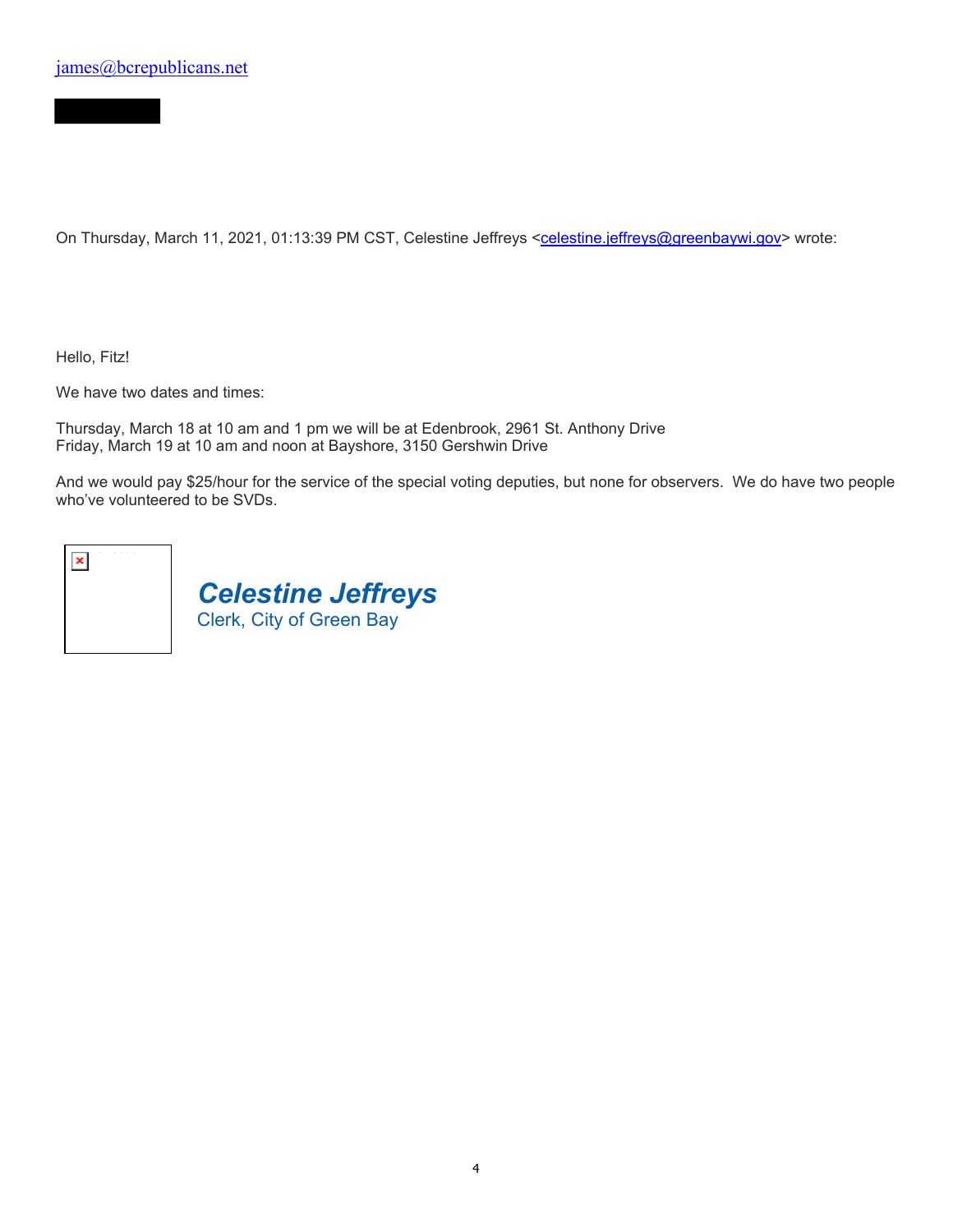## **Deanna Debruler**

From: Sent: To: Subject: **Celestine Jeffreys** Monday, May 17, 2021 2:21 PM Deanna Debruler FW: Special Voting Deputies and/or Observers

This is an email regarding special voting deputies for April 6, 2021, Spring General Election.



| From: James Fitzgerald                                                                         |                     |                            |
|------------------------------------------------------------------------------------------------|---------------------|----------------------------|
| Sent: Thursday, March 11, 2021 3:55 PM                                                         |                     |                            |
| To: Celestine Jeffreys <celestine.jeffreys@greenbaywi.gov></celestine.jeffreys@greenbaywi.gov> |                     |                            |
| <b>Cc: James Fitzgerald</b>                                                                    | ; Tony/Kathy Yaggie | <b>Connie Streckenbach</b> |
|                                                                                                |                     |                            |

**Subject: Re: Special Voting Deputies and/or Observers** 

Celestine,

Thanks for taking the time to chat this morning regarding "Special Voting Deputies."

Here are our two submissions:

1. Kathy Yaggie Address: 1226 Velsen Rd, Green Bay, WI 54313. E E-Mail: **Telephone:** 

2. Connie Streckenbach

Address: 1003 Stockbury Ct, Green Bay, WI 54313 **E-Mail: Telephone:** 

Times per your e-mail: Thursday, March 18 at 10 am and 1 pm we will be at Edenbrook, 2961 St. Anthony Drive

Friday, March 19 at 10 am and noon at Bayshore, 3150 Gershwin Drive

And we would pay \$25/hour for the service of the special voting deputies,

but none for observers

Thanks for your e-mail and we look forward to working with you.